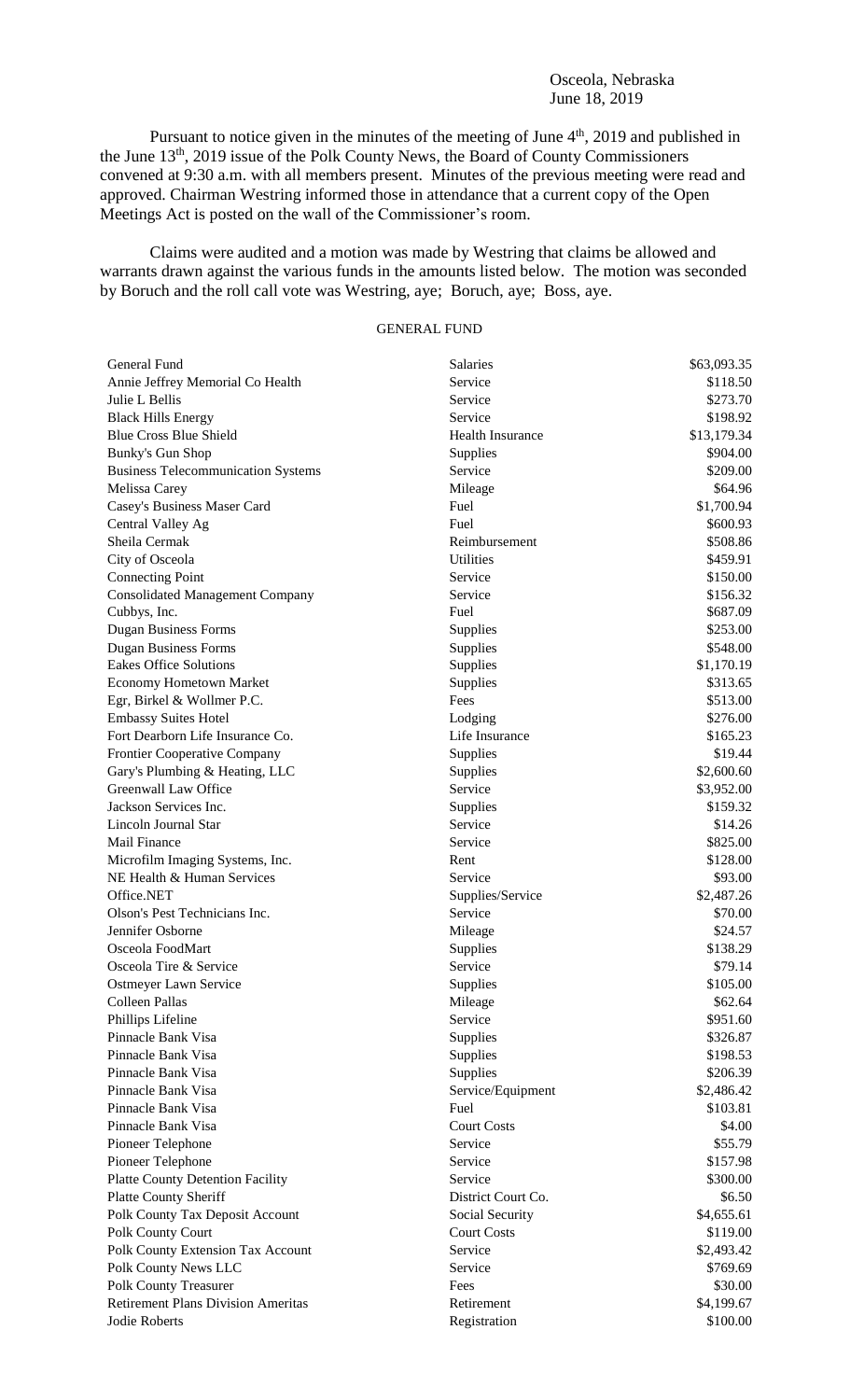| Shelby Auto Clinic            | Service               | \$932.70 |
|-------------------------------|-----------------------|----------|
| Shelby Lumber Co. Inc.        | <b>Supplies</b>       | \$89.01  |
| Michelle Sterup               | Mileage               | \$72.50  |
| Svehla, Thomas, Rauert, PC    | Service<br>\$1,396.50 |          |
| <b>Barb Swanson</b>           | Service               | \$131.08 |
| <b>Thomson Reuters-West</b>   | \$1,485.48<br>Service |          |
| Trouba Law Offices, LLC       | Service               | \$916.75 |
| <b>Verizon Wireless</b>       | Service               | \$33.50  |
| VVS, Inc. Canteen             | <b>Supplies</b>       | \$85.47  |
| <b>Watts Electric Company</b> | Rent                  | \$600.00 |
| <b>Evette Watts</b>           | Mileage               | \$37.70  |
| Windstream                    | \$2,119.87<br>Service |          |
| Darla Winslow                 | <b>Supplies</b>       | \$540.88 |
| <b>James Winslow</b>          | Equipment             | \$212.91 |
| Kim Winslow                   | Mileage               | \$92.43  |
| <b>York County Court</b>      | Service               | \$2.75   |
| <b>York News Times</b>        | Service               | \$19.95  |
| York Printing Company, LLC    | Service               | \$559.00 |

### ROAD FUND

| Road Fund                                 | Salaries          | \$23,524.57 |
|-------------------------------------------|-------------------|-------------|
| <b>Black Hills Energy</b>                 | Fuel              | \$70.02     |
| <b>Blue Cross Blue Shield</b>             | Health Insurance  | \$4,676.54  |
| Bulldogger Services Inc.                  | Equipment         | \$25,000.00 |
| Central Valley Ag                         | Fuel              | \$688.22    |
| City of Osceola                           | <b>Utilities</b>  | \$69.52     |
| City of Stromsburg                        | <b>Utilities</b>  | \$143.46    |
| Dale R Johnson Enterprises                | Gravel and Borrow | \$43,771.87 |
| <b>Eakes Office Solutions</b>             | Supplies          | \$2.54      |
| <b>Filter Care</b>                        | Supplies          | \$28.10     |
| Fort Dearborn Life Insurance              | Life Insurance    | \$77.40     |
| Frontier Cooperative Company              | Fuel              | \$1,234.71  |
| Garrett Enterprises Inc.                  | Service/Supplies  | \$938.90    |
| Gary's Plumbing & Heating, LLC            | Supplies          | \$21.23     |
| <b>Island Supply Welding Company</b>      | Supplies          | \$70.68     |
| John Deere Financial                      | Parts             | \$246.55    |
| Johnson Sand & Gravel Co. Inc.            | Gravel and Borrow | \$570.49    |
| Martin Marietta                           | Gravel and Borrow | \$800.82    |
| Midwest Service & Sales Co.               | Culverts          | \$5,153.70  |
| NMC, Exchange LLC                         | Parts             | \$1,542.54  |
| Northside Inc.                            | Service/Supplies  | \$64.52     |
| Osceola Food Mart                         | Supplies          | \$8.89      |
| Osceola Tire & Service                    | Service           | \$17.00     |
| Overland Ready Mixed                      | Gravel and Borrow | \$7,531.92  |
| Overland Sand & Gravel                    | Gravel and Borrow | \$52,015.61 |
| Pioneer Telephone                         | Service           | \$19.91     |
| Polk County Tax Deposit Account           | Social Security   | \$1,766.33  |
| Polk County News LLC                      | Service           | \$60.50     |
| Polk Light & Water                        | <b>Utilities</b>  | \$125.59    |
| <b>Rally Auto Parts</b>                   | Parts/Service     | \$952.02    |
| <b>Retirement Plans Division Ameritas</b> | Retirement        | \$1,533.91  |
| Sapp Bros. Petroleum, Inc.                | Supplies          | \$15,060.86 |
| Shelby Auto Clinic                        | Supplies          | \$702.00    |
| Shelby Lumber Co. Inc.                    | Supplies          | \$369.06    |
| Shelby Welding & Repair                   | Parts/Labor       | \$615.80    |
| Verizon Wireless                          | Service           | \$68.28     |
| Village of Shelby                         | <b>Utilities</b>  | \$91.18     |
| Windstream                                | Service           | \$241.29    |

## SENIOR SERVICES FUND

| Kim Chollar           | Service | \$5,474.00 |
|-----------------------|---------|------------|
| Midwest Covenant Home | Service | \$145.00   |
| Office.NET            | Service | \$69.88    |
| Osceola Foodmart      | Service | \$310.14   |

## INHERITANCE TAX FUND

| DAS State Accounting-Central Finance |  |
|--------------------------------------|--|
| <b>Gworks</b>                        |  |

| DAS State Accounting-Central Finance | Computer Expense | 576.32     |
|--------------------------------------|------------------|------------|
| Gworks                               | Computer Expense | \$2,625.00 |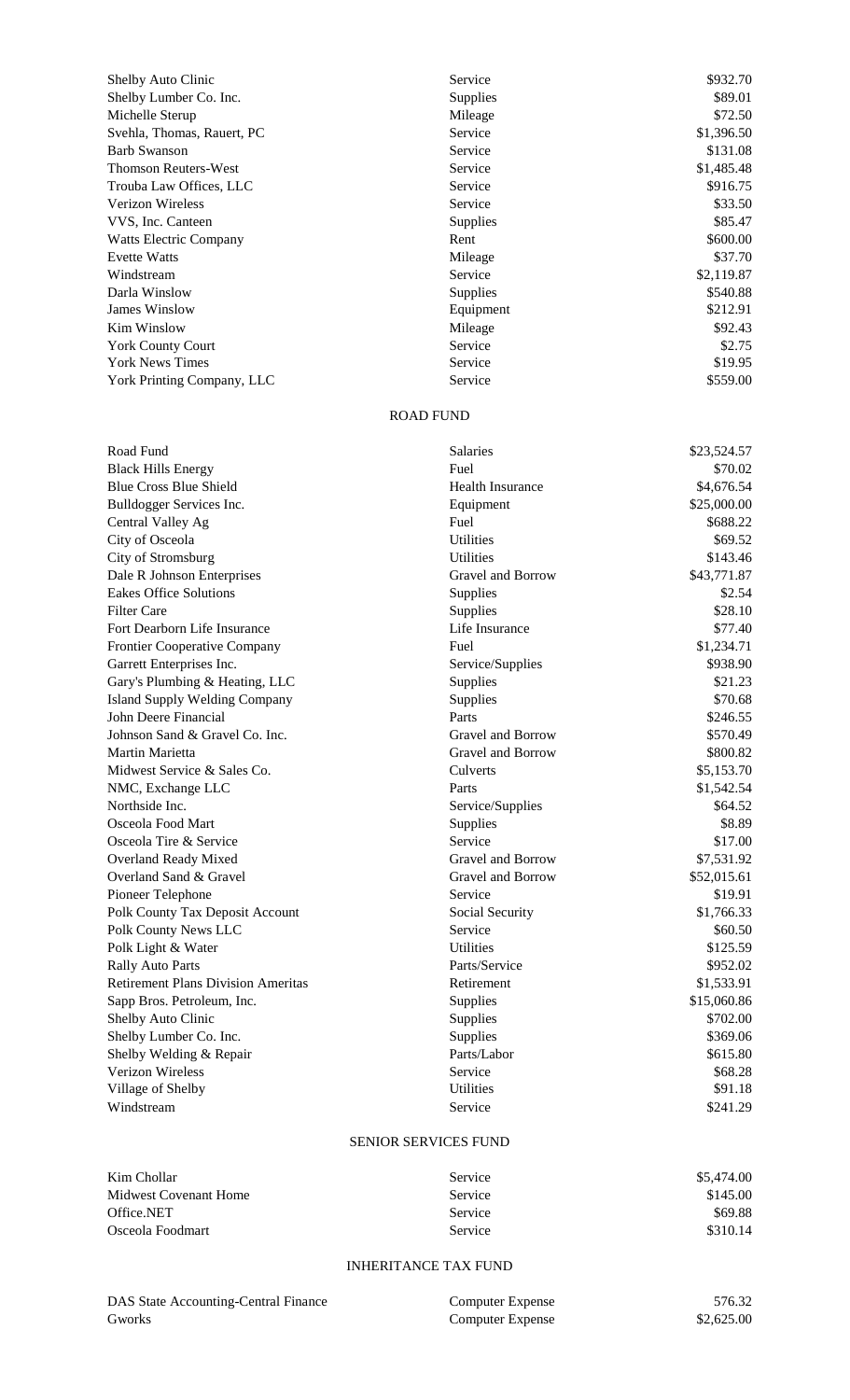| Husker Auto Group LLC/AllyBank<br><b>MIPS</b>                        | Vehicles<br><b>Computer Expense</b> | \$44,192.00<br>464.68            |  |
|----------------------------------------------------------------------|-------------------------------------|----------------------------------|--|
| 911 EMERGENCY SERVICE FUND                                           |                                     |                                  |  |
| The GeoComm Corporation<br>Midwest Service & Sales Co.<br>Windstream | Service<br><b>Signs</b><br>Service  | 1,010.64<br>1,549.10<br>\$982.75 |  |
| 911 WIRELESS FUND                                                    |                                     |                                  |  |
| The GeoComm Corporation                                              | Service                             | 3,200.36                         |  |
| <b>WEED FUND</b>                                                     |                                     |                                  |  |
|                                                                      | <b>Utilities</b>                    |                                  |  |
| <b>Black Hills Energy</b>                                            |                                     | \$24.94                          |  |
| City of Osceola                                                      | <b>Utilities</b>                    | \$72.03                          |  |
| <b>Constellation Newenergy Gas Division</b>                          | Fuels                               | \$8.91                           |  |
| Eakes office Solutions                                               | Supplies                            | \$9.97                           |  |
| <b>Frontier Cooperative Company</b>                                  | Fuels                               | 357.62                           |  |
| Osceola Tire & Service                                               | Fuel/Supplies/Grease Oil            | 1155.69                          |  |
| Van Diest Supply Company                                             | Supplies                            | 8338.65                          |  |
| <b>Verizon Wireless</b>                                              | Service                             | 61.01                            |  |

The Board approved the collateral pledged by Polk County banks and held in custody by the County Treasurer.

The following fees for the month of May were earned by the various offices and submitted to the County Treasurer. County Treasurer receipts show fees earned were credited to the appropriate county funds.

Jodie L. Roberts, Clerk of Dist. Court \$240.00

A motion was made by Boruch to adopt resolutions declaring the 2013 Chevrolet Silverado patrol vehicle and the 2015 Ford Explorer patrol vehicle as surplus property and authorizing the Sheriff to trade in both vehicles on the purchase of new patrol vehicles. The motion was seconded by Boss and the roll call vote was Boruch, aye; Boss, aye; Westring, aye.

The Board discussed preparing a request for proposal seeking a vendor who would both manage the Senior Services program and also provide food preparation. Randy Jones with Aging Partners also participated in the discussion and presented a sample Request for Proposal. A motion was made by Boruch to move forward with the Request for Proposal for the management of the Senior Services Program. The motion was seconded by Boss and the roll call vote was Boruch, aye; Boss, aye; Westring, aye.

A motion was made by Boruch authorizing the Chairman to sign an agreement with Family Search Digital Imaging for the onsite digital imaging of selected older court and real estate records. The digitized copies of public records will be made available by Family Search for genealogical purposes. The motion was seconded by Westring and the roll call vote was Boruch, aye; Westring, aye; Boss, aye.

The Board approved the list of unpaid taxes as presented by Treasurer Swanson. As of June 17, 2019, \$9,238.93 was left to be paid from the tax year 2017.

A motion was made by Boss to adopt a resolution directing the County Treasurer to issue tax sale certificates on the properties that have delinquent taxes against them which were not sold at the last annual tax sale. The motion was seconded by Boruch and the roll call vote was Boss, aye; Boruch, aye; Westring, aye. Nineteen parcels will have tax sale certificates issued to Polk County.

Assessor Cermak presented a contract for appraisal services with Stanard Appraisal Services for the appraisal review of the residential properties in Osceola. Commissioner Boss asked that action on the contract be tabled until next week to allow additional time to review the contract and research the past performance of the company.

A motion was made by Boss to approve the training agreement with Manatron for the Assessor's Office. Manatron will provide 3 days of training for the office staff on the TerraScan